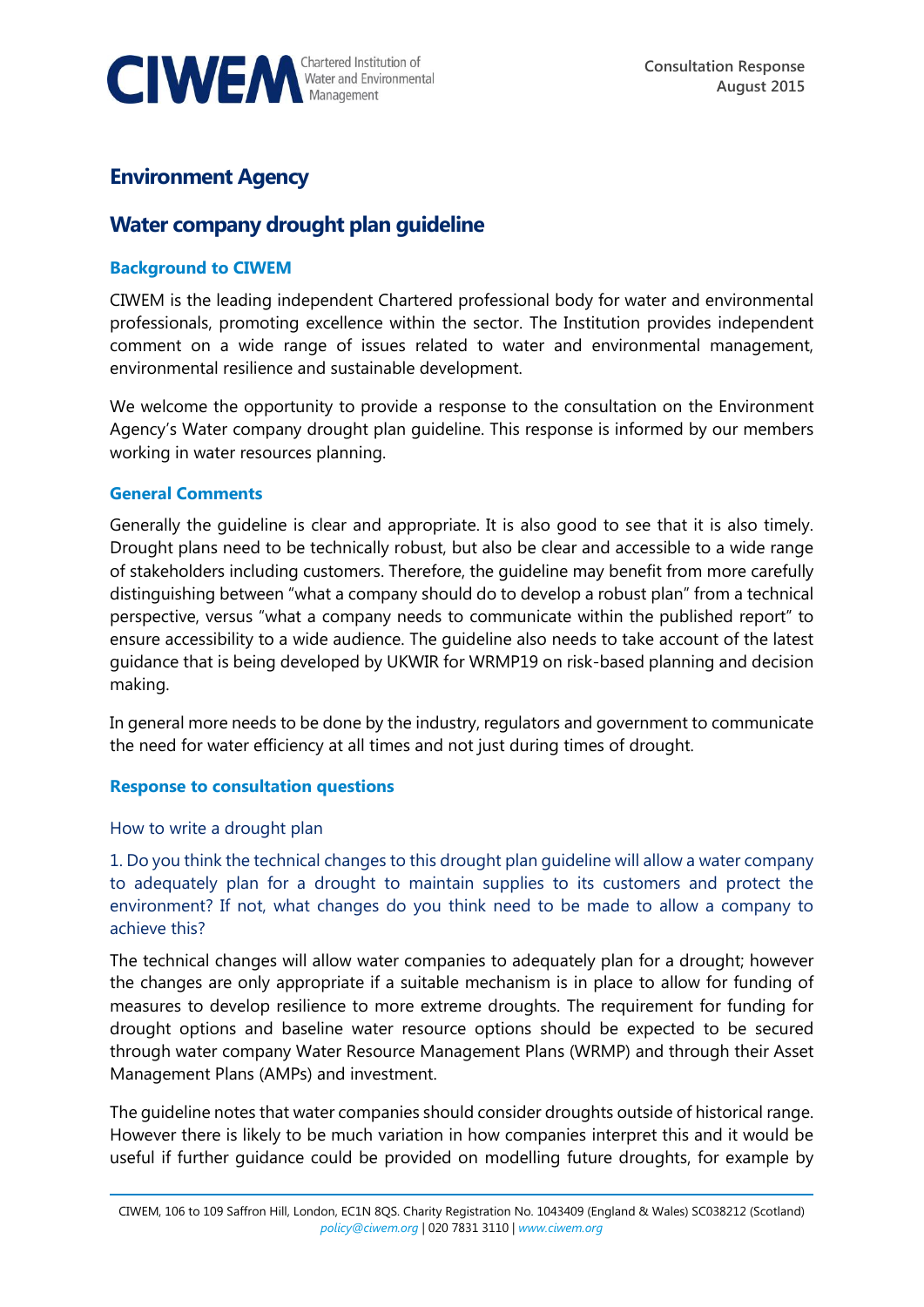reference to the CEH's future flows and groundwater levels products and data sets (see also response to question 2). There have been proposals by the Environment Agency that companies include severe and extreme drought scenarios in Deployable Output assessments within WRMPs so, where possible, there should be consistency of approach to any recommendations. However, it is important that guideline retains sufficient flexibility to ensure that companies can select scenarios relevant to the risks appropriate to their water resource systems. Drought simulation can be subjective and at present there is no reference to ascertaining climate change-derived droughts through the use of UKCP09 data or similar.

Stakeholders and customers expect that plans are as concise and accessible as possible. However, the guidelines could be interpreted as requiring significant additional content to be added to the main plan document (for example, detailed information on scenario testing and/or the full inclusion of environmental appraisals as appendices), when a summary of this information would suffice. Including detailed technical content into the main drought plan document will not result in a better plan and could be a barrier to effective consultation. The main plan should be permitted to have shorter summary information with more detailed information retained in any supporting reports. Full copies of site environmental assessments could be made available on request and available separately for regulatory engagement and review (for example, audit report detailing scenario modelling approaches).

### 2. Please tell us if there are any other plans and processes that you feel are relevant to drought plans that companies should consider.

WRMP and drought plan guidelines need to be closely aligned, with the inherent links recognised. Drought plan guidelines should take account of UKWIR guidance that is being developed for WRMP19 on risk-based planning and decision making. The risk-based planning project should result in a better understanding of extreme events, based on stochastic modelling. The decision-making project will be an update to the economics of balancing supply and demand approach and is likely to include *real options*, but also other alternatives to the economics of balancing supply and demand approach such as *Info Gap* and *Robust Decision Making*.

A real options analysis approach taken during Water Resource Management Plan decision making may help plan measures to address drought and extreme drought. Experience from Australia suggests integrating long term supply demand planning and drought responses using real options analysis and a diverse portfolio of supply and demand options could be beneficial depending upon how the analysis is formulated. As part of the response to the driest year on record (2006), a detailed Integrated Resource Planning model was utilised to develop short and long term demand management behaviour change programmes to meet the gap between new supply options. Additionally, a broader portfolio of options as part of a 'security through diversity' approach was important in enabling Western Australia to have lesser watering restrictions than other states.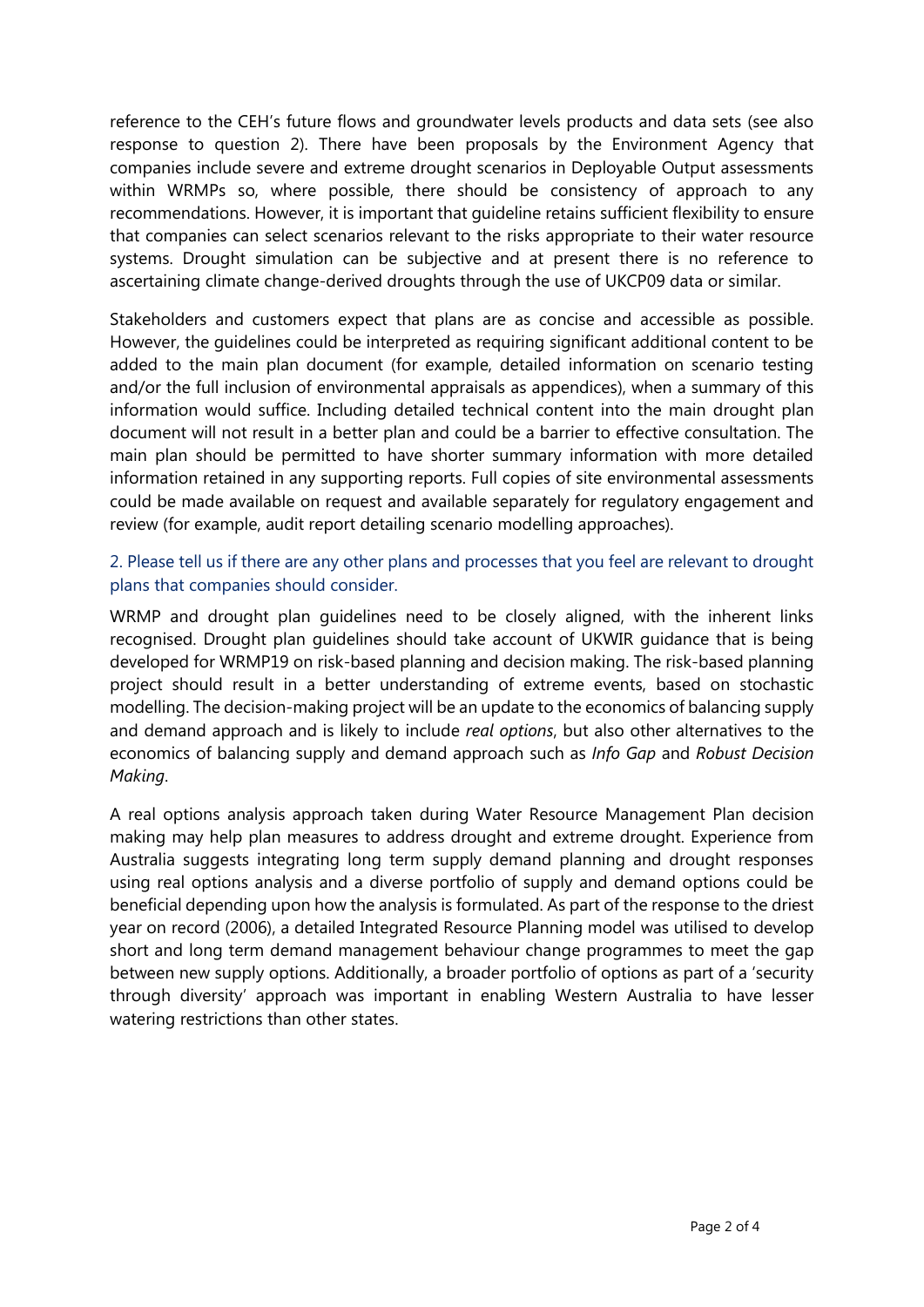Test your drought triggers and proposed actions

3. Do you think the guidance strikes the right balance between planning for events more severe than those on the historical record and planning for droughts that you might reasonably expect to experience?

Yes it is appropriate to cover both events as drought plans need to show resilience to be able to cope with more extreme drought events and events different in nature outside of the historic record. Scenario testing therefore needs to be included to stress test the plans accordingly. It is also important to consider historic records including a range of hydrological conditions, to retain links to the WRMP, for example, assessing levels of service and frequency of triggering drought actions to ensure that these are appropriate.

As stated in the response to question 1, whilst these assessments need to be completed for planning purposes, they do not necessarily need to be covered in full explanative technical detail within the main report, but the outputs summarised.

Research into historic droughts shows that almost always droughts become much worse because of a factor unconnected to rainfall. For example in Britain, increased visitor numbers during hot weather. The guideline should emphasize the need to include non-hydrological triggers of drought such as increased levels of unusual demand.

Resilience is increasingly recognised by Ofwat and the Environment Agency as essential to the water sector. As such resilience ought to be referenced more within the guideline. Drought plans should propose or facilitate actions that aim to achieve, or improve, resilience of water supply systems and their management to either low rainfall or prolonged dry periods and implications for customer levels of service.

Resilience is also increasingly a theme for cities in the UK and is being explored as part of the [100 Resilient Cities](http://www.100resilientcities.org/#/-_/) programme. The interaction between the regional scale drought management responses of water companies and city scale actions need to be considered. This links to land use planning where decisions on water management for new developments can have a significant impacts on how resilient a city is to drought.

Water sensitive cities for example is an approach that addresses this and considers decentralised options such as water re-use, rainwater harvesting and storm water management that could reduce pressures on centralised systems. Developing semi-autonomous water supplies throughout cities via new development and as part of retrofit programmes can support a transition towards greater resilience. In the case of the UK this could be implemented through inset appointments and upstream competition.

### What to do during the drought

## 4. Please tell us if there are any other supply or demand management actions that water companies should consider.

The outputs from the UKWIR Report *WR01 Understanding the impacts of drought restrictions* could also be used to inform this. It provides a case study analysis of intervention methods and how customers responded to the temporary use bans. This goes beyond on the UKWIR code of practice and should be referenced when developing a drought plan.